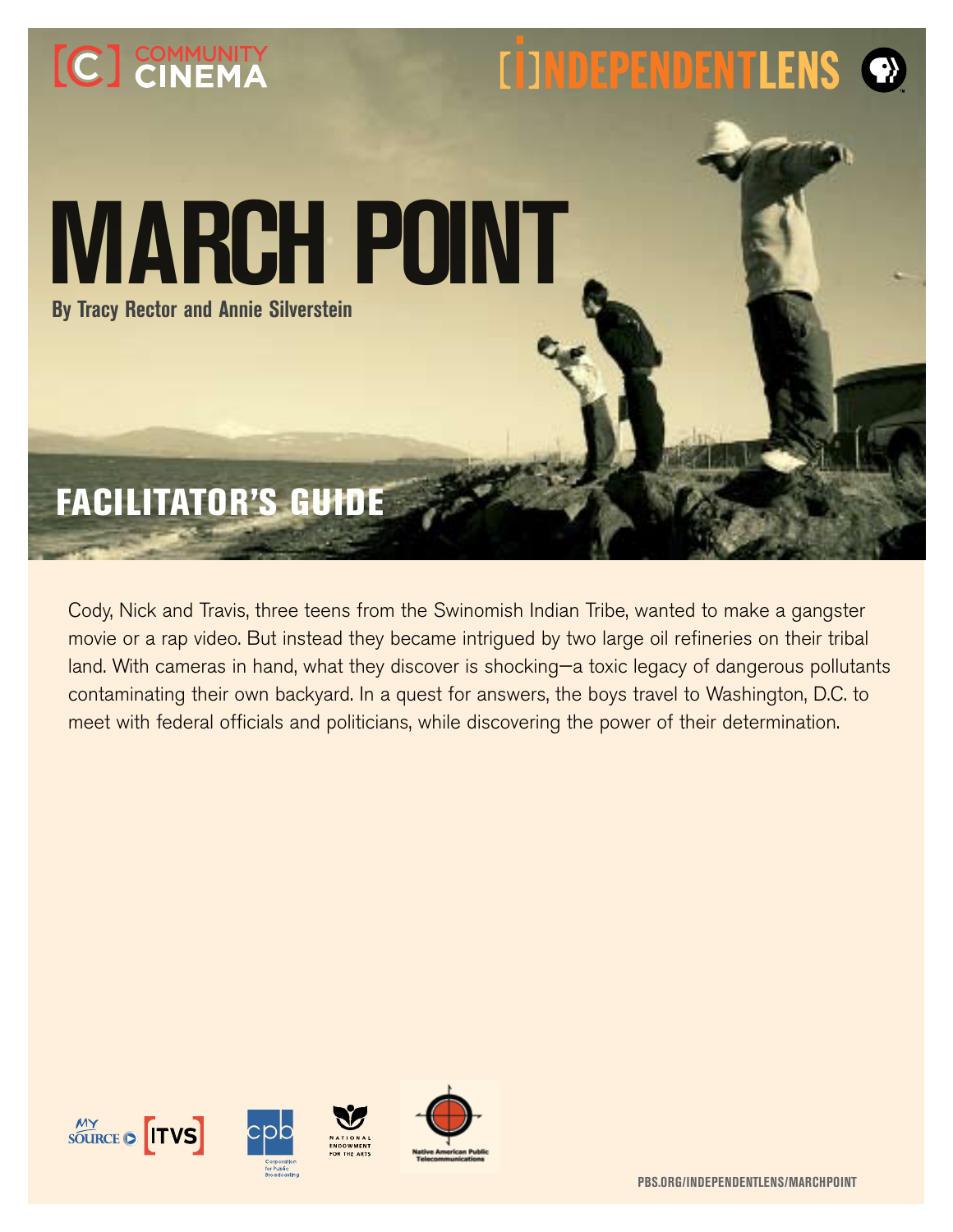# **PLANNING A SCREENING**

## **Topics and Issues Relevant to MARCH POINT**

As you plan your screening, you might consider finding speakers, panelists, or discussion leaders who have expertise in one or more of the following areas:

- • Youth media/access to media
- Native American land rights and identity
- • Institutional racism
- • Environmental racism
- Ability to access to government
- • Civic engagement amongst young people
- • Environmental justice
- • Environmental conservation
- • Youth empowerment

### **As You Plan Your Event**

A screening of MARCH POINT can be used to spark interest in any of the topics listed above as well as to inspire individual and community action. The checklist below will help ensure a highquality/high-impact event.

### Set realistic goals.

Will you host a single screening or use the film to spur ongoing efforts? Will you steer a panel or discussion toward a specific topic or let the participants pursue whatever issues they choose? Be sure to include your event partners in the decision-making process. Being clear about your goals will make it much easier to structure the event, target publicity and evaluate results.

### Structure your event to match it to your goals.

Do you need an outside facilitator, translator or sign language interpreter? If your goal is to share information beyond what is included in the film, are there local experts on the topic who should be present? How large a group do you want? (Large groups are appropriate for information exchanges. Small groups allow for more intensive dialogue.)

Arrange to involve all stakeholders.

It is especially important that people be allowed to speak for themselves. If you expect participants to plan action that affects people other than those present, decide how will you give voice to those not in the room.

### Choose an accessible venue.

Is the space wheelchair accessible? Is it in a part of town that's easy to reach by various kinds of transportation? Can you provide clear signage? If you are bringing together different constituencies, is it neutral territory? Does the physical configuration of the room allow for the kind of discussion you hope to have? Can everyone easily see the screen and hear the film? Is the room comfortable?

### Leave time to plan for action.

If you hope that your screening will have lasting impact, it is important to leave time to plan action. Planning next steps can help people leave the room feeling energized and optimistic, even when the discussion has been difficult. It is also important to be prepared to facilitate networking. Consider having a sign-in sheet at the door so people can share contact information, such as e-mail addresses. Let participants know exactly how that information will (and won't) be shared.